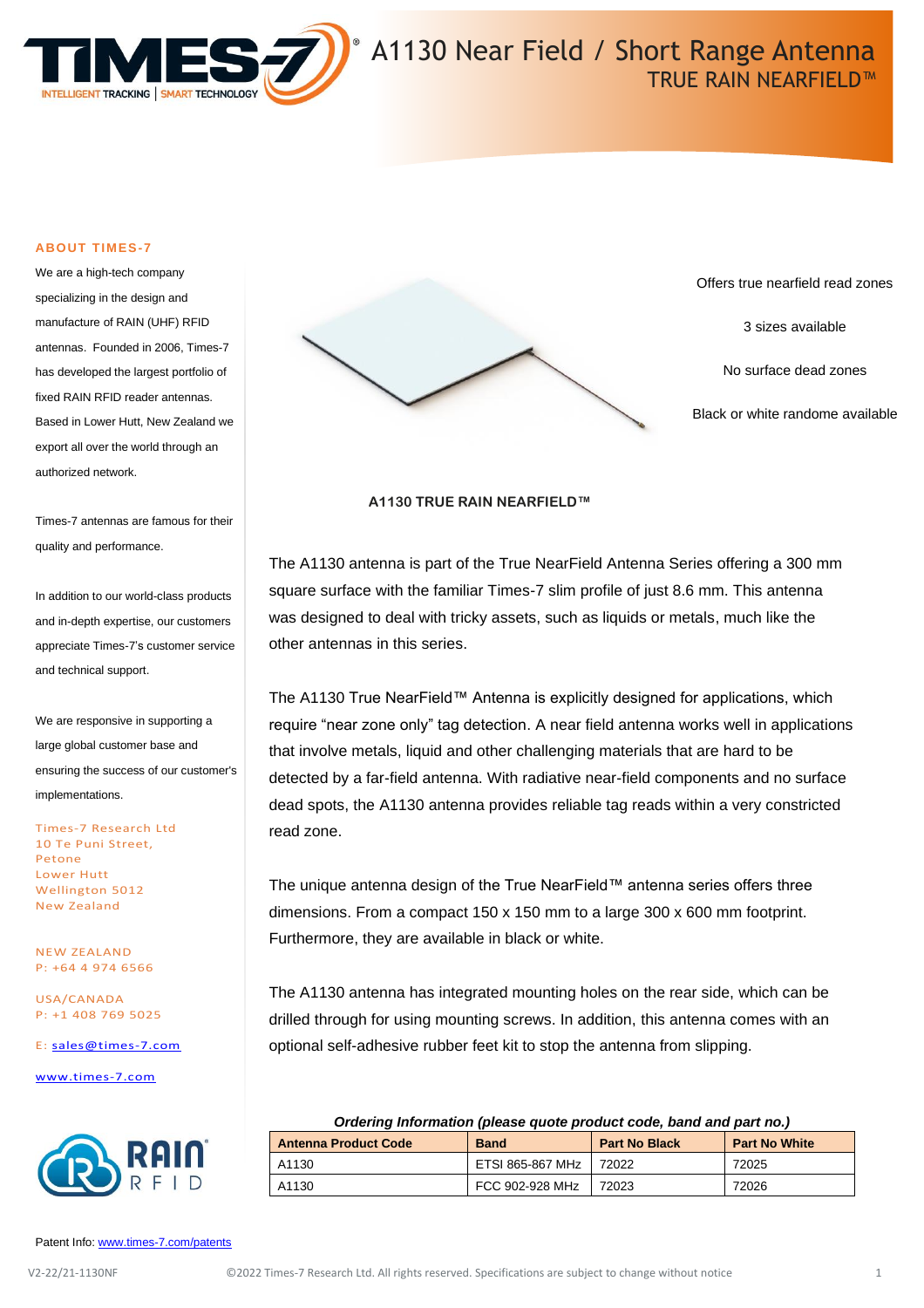

# Physical / Environmental Specifications

| Dimensions $(L \times W \times D)$       | 300 mm x 300 mm x 8.6 mm<br>11.81" x 11.81" x 0.34"                                                                                            |  |
|------------------------------------------|------------------------------------------------------------------------------------------------------------------------------------------------|--|
| Boxed Unit Dimensions (L x W x D)        | 335 mm x 315 mm x 35 mm                                                                                                                        |  |
|                                          | 13.18" x 12.40" x 1.37"                                                                                                                        |  |
| Weight                                   | Net: 0.58 kg / 1.27 lbs. Gross: 0.784 kg / 1.72 lbs.                                                                                           |  |
| Radome Material and Color                | Fire retardant ABS (available in black and white, see order information)                                                                       |  |
| <b>Environmental Rating</b>              | <b>IP54</b>                                                                                                                                    |  |
| <b>Operating and Storage Temperature</b> | 0° to +50°C / -30° to +50°C                                                                                                                    |  |
|                                          | +32° to +122°F / -22° to +122°F                                                                                                                |  |
| <b>Mounting</b>                          | Integrated mounting holes on the backside of the antenna (refer to<br>mechanical drawings) / Optional rubber feet included (20 x 20 x 1.45 mm) |  |
| Connector Type / Position                | SMA female side fly lead (482mm, 19" / RG316 cable)                                                                                            |  |

## Electrical Specifications

| <b>Frequency Range</b>        | 865-867 MHz, 902-928 MHz |
|-------------------------------|--------------------------|
| Polarization                  | Near Field               |
| <b>VSWR</b>                   | 1.95 typical             |
| Nominal Impedance             | 50 $\Omega$              |
| <b>Anti-static Protection</b> | Yes, DC Grounded         |
| <b>Antenna Detection</b>      | 10K $\Omega$ Resistance  |
| <b>Maximum Input Power</b>    | 3 W                      |

## Antenna Planes

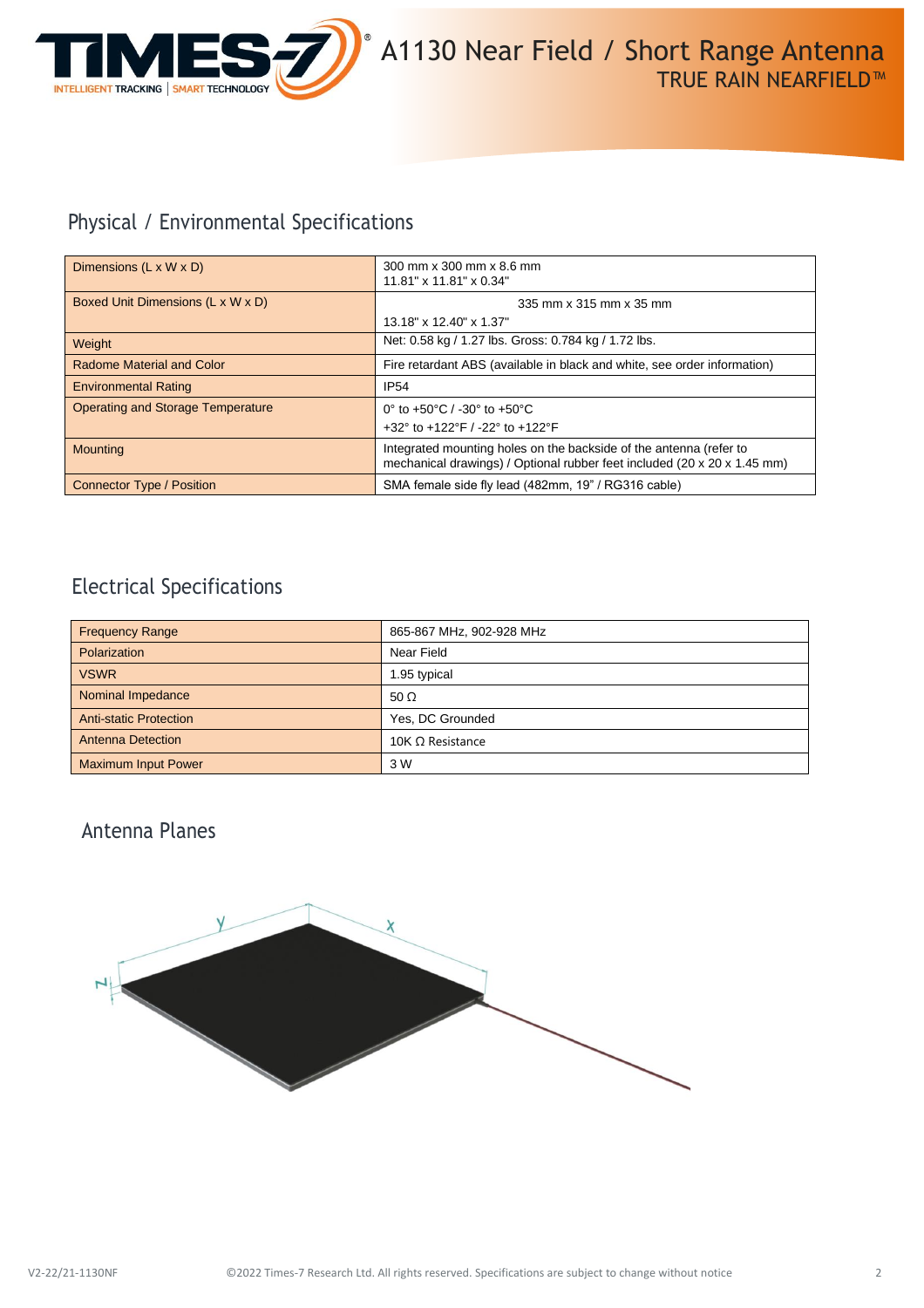

# Application examples for the **A1130 NF**

### **Liquids**

Choosing the correct antenna is critical when it comes to reading liquid assets. This True NearField reader antennas' intense surface fields can penetrate through liquids. A True NearField antenna will achieve stronger read results because of the close proximity to the tracked item, which means that minimal RF radiation will be absorbed by the liquid.



### Metals

Metal environments affect the performance of far-field antennas in such a way, that it lowers the gain or reflects the RF energy, resulting in an inconsistent and unpredictable read range and read losses. These issues can be avoided by using near-field antennas, due to the fact, that these antennas operate using the magnetic field on the antennas surface only.



### **Shelving**

The proximity read range of near-field antennas used in shelving applications allows for tracking items on each individual shelf avoiding stray reads in neighboring shelves or items which are passing by. This allows for a more defined and focused read area, in which you gain visibility over the items that you want to track.

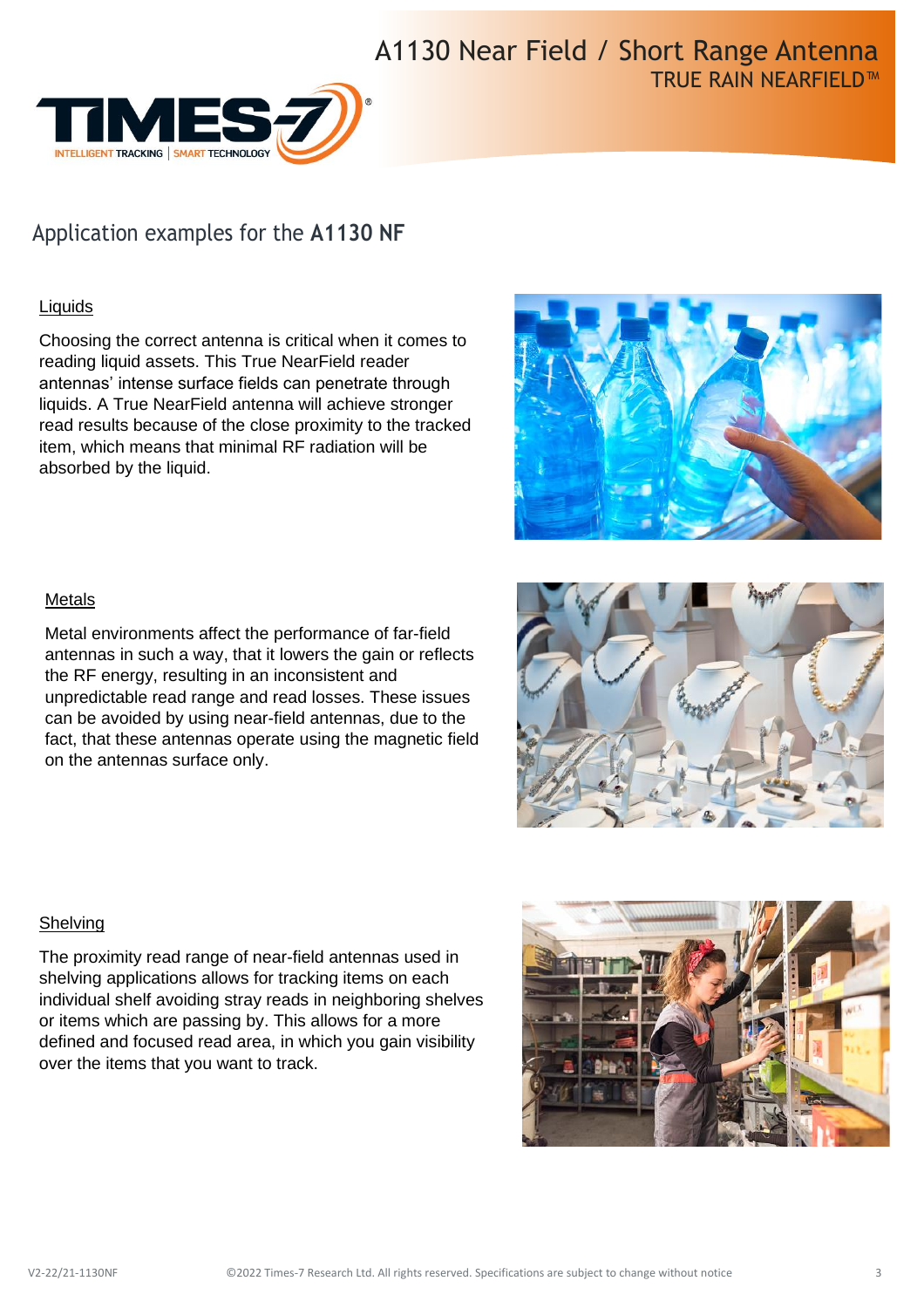

## Mounting Information

The A1130 *True*-NearField™ antenna can be flush mounted on flat surfaces using mounting screws or VESA mounted using the mounting plates designed for the NearField™ Antenna Series. Each antenna provides mounting holes, which are only visible on the rear side of the antenna.

These holes can be drilled through without damaging the product or interfering with the performance. For further assistance please go to our [mounting guide.](https://times-7.com/T7%20Mounting%20Instruction%20Guide%20Flat%20Radome%20and%20Pictureframe%20Antennas%20v2.pdf)

If drilling through the surface of the antenna is not an option, each antenna is provided with a selfadhesive rubber feet kit. These can be attached over the integrated mounting holes to stop the antenna from slipping.



Integrated Mounting Holes



Self-Adhesive Rubber Feet

## Installation Instructions

- Ensure that only finger tightness is used for the SMA connector. Use of tools to tighten the connector will apply excessive force and will damage the connector.
- Avoid any load or bending force from the cable on the connector.

Order Information

| <b>Antenna Product Code</b> | <b>Band</b>      | <b>Part No Black</b> | <b>Part No White</b> |
|-----------------------------|------------------|----------------------|----------------------|
| A1130                       | ETSI 865-867 MHz | 72022                | 72025                |
| A1130                       | FCC 902-928 MHz  | 72023                | 72026                |

### *When ordering A1130 NF antenna please quote the product code, band & part no.*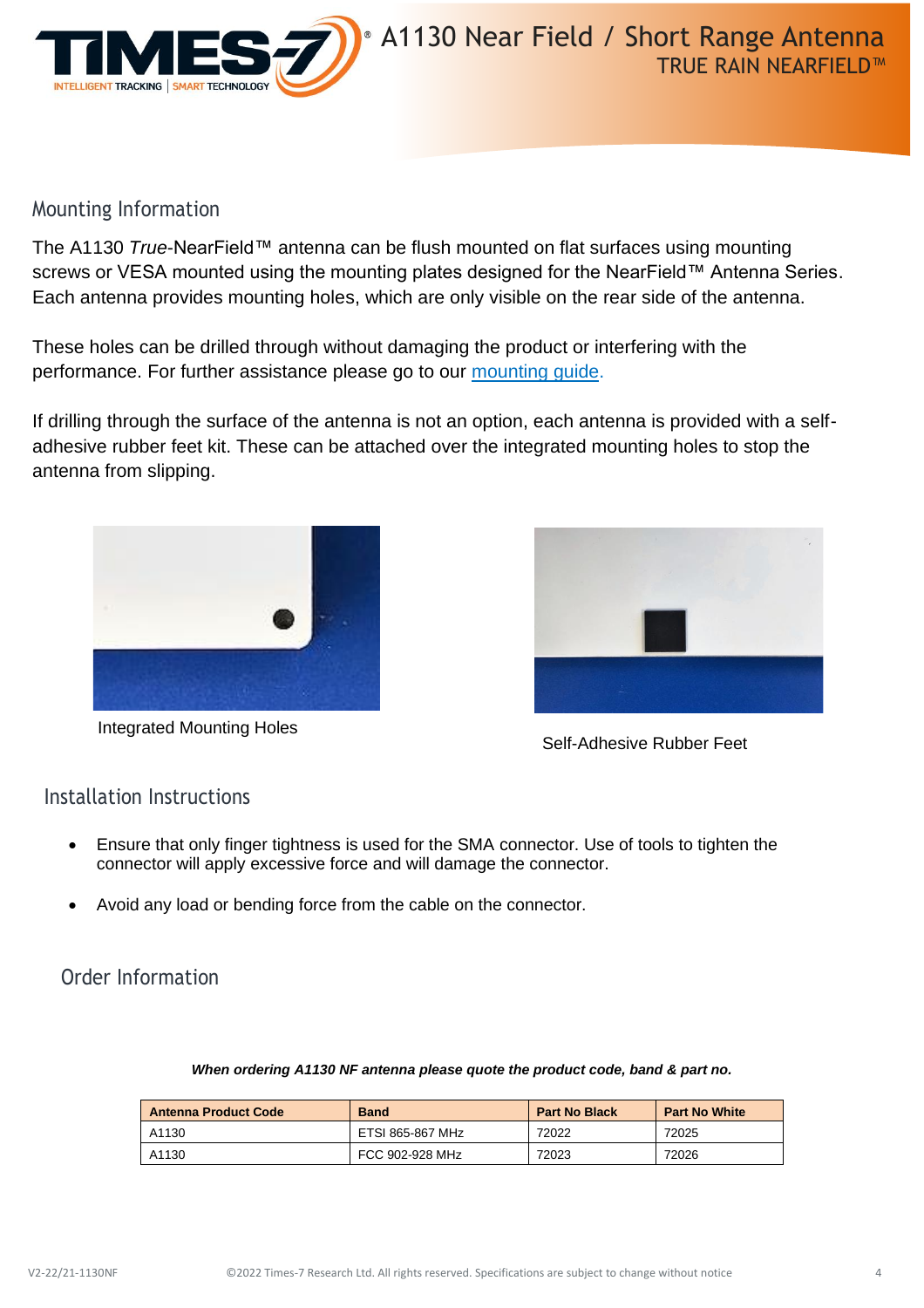

#### *When ordering cable accessories please quote the product code, cable type, & part no.*

| <b>Antenna Product Code</b> | <b>Band / Model</b>     | <b>Part No. Black</b> | <b>Part No. White</b> |
|-----------------------------|-------------------------|-----------------------|-----------------------|
| A1115                       | ETSI 865-867 MHz        | 72027                 | 72029                 |
| A1115                       | FCC 902-928 MHz         | 72028                 | 72030                 |
| A1163                       | <b>ETSI 865-867 MHz</b> | 72031                 | 72033                 |
| A1163                       | FCC 902-928 MHz         | 72032                 | 72034                 |

| <b>Cable Accessories Product Code</b> | <b>Cable Type</b>  | <b>Part No. Black</b> | <b>Part No. White</b> |
|---------------------------------------|--------------------|-----------------------|-----------------------|
| Cable 2 m, SMA to RPTNC               | T7 195 / 240 / 400 | 71436 / 71782 / 72042 | N/A                   |
| Cable 4 m, SMA to RPTNC               | T7 240 / 400       | 71784 / 72043         | N/A                   |
| Cable 6 m, SMA to RPTNC               | T7 240 / 400       | 71904 / 72044         | N/A                   |
| Cable 8 m, SMA to RPTNC               | 240 / 400          | 71788 / 72045         | N/A                   |

View the Times-7 Cable Accessory datashee[t here.](https://www.times-7.com/Cable%20Datasheet_v1.1_A4.pdf)

For additional information such as RoHS, CE, REACH or CAD models please contact us a[t sales@times-7.com.](mailto:sales@times-7.com)

The technical data contained in this publication is not a guarantee for which Times-7 Research Ltd assumes legal accountability. It is indicative of typical performance, and if required should be relied on for specific applications only after due verification.

All technical data, specifications and other information contained herein are deemed to be the proprietary intellectual property of Times-7 Research Ltd. No reproduction, copy or use thereof may be made without the express written consent of Times-7 Research Ltd.

Times-7, and the stylized T-7 Antennas logo are trademarks or registered trademarks of Times-7 Research Ltd. All other trademarks are the property of their respective owners. ©2022 Times-7 Research Ltd. All rights reserved. Specifications are subject to change without notice. Datasheet V1-09/21-5020MR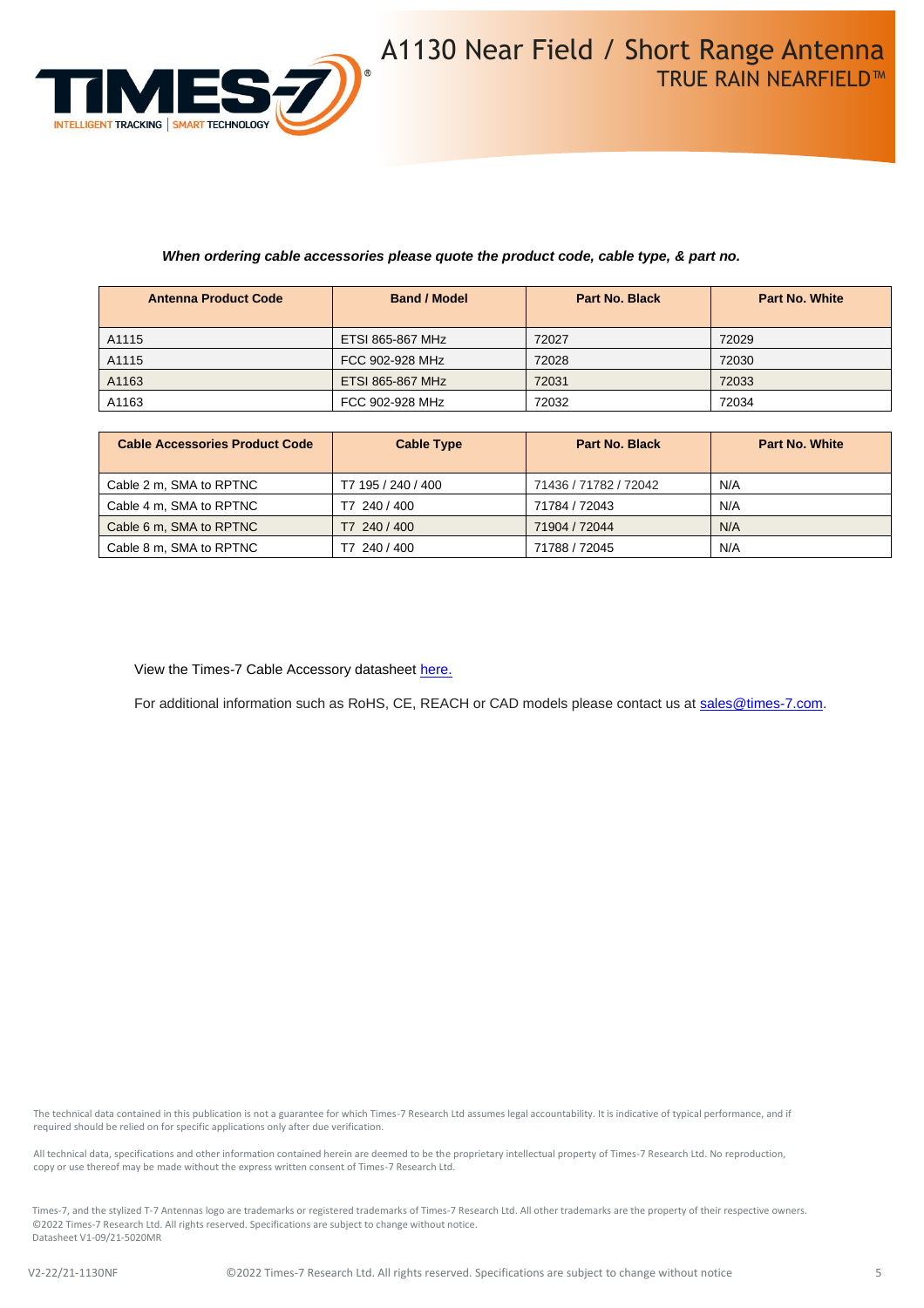